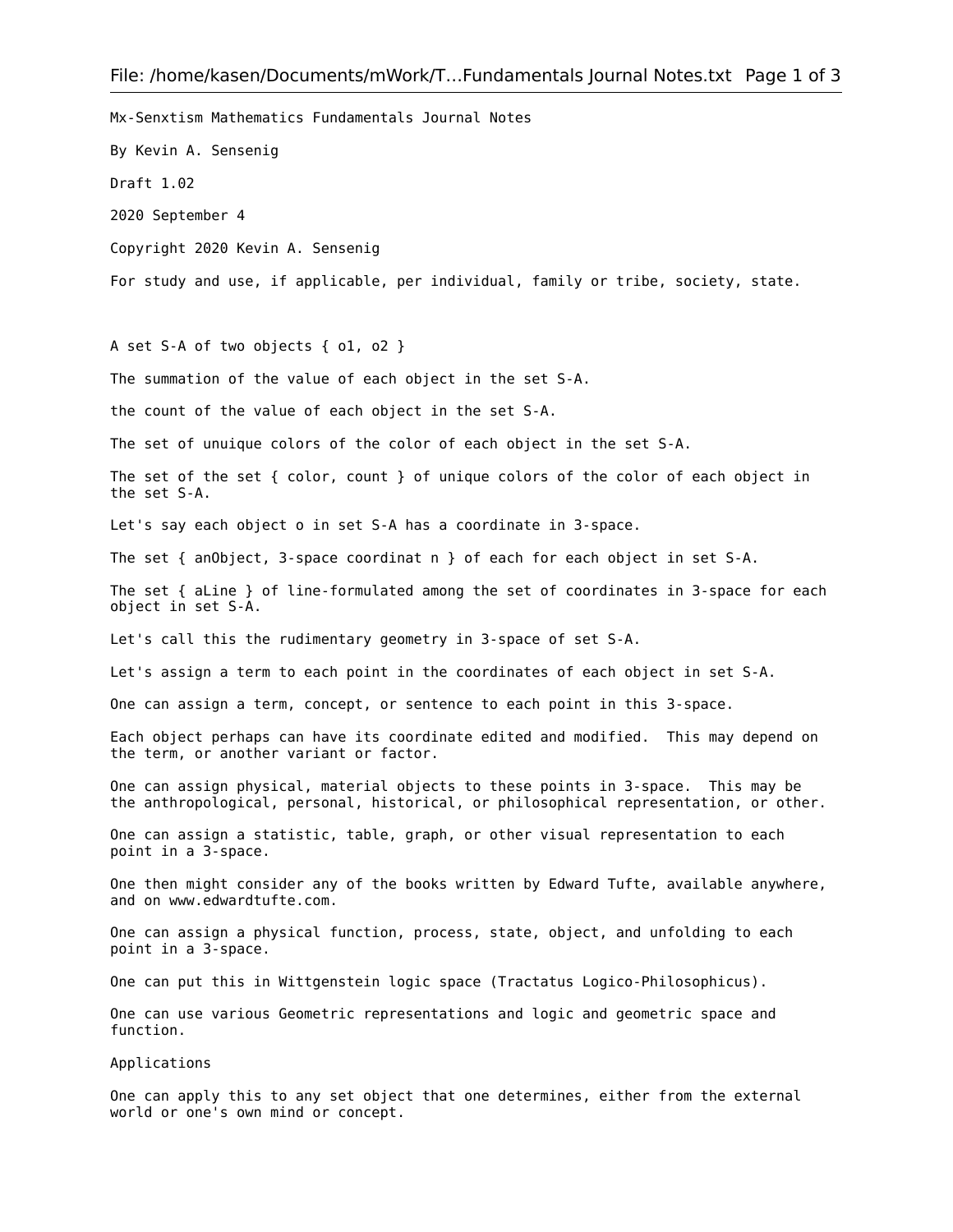One can apply this to academic papers.

One can apply this to historical ideas, philosophies, and everyday experiential and thought and external-world fact.

One can apply this in anthropology, in political and state discourse and representation, to science, and to this very world as one lives it, perceives it, and understands-works in it.

One can apply this to anything in print, heard, or seen, or thought of.

One can sketch simple sets, combinatorial sets, unfolding sets, transformation sets, entire worlds of spinning, set-there, transforming, relational, sets.

One might consider infinity-categories by Lurie (2003 and ensuing).

This is from Jacob Lurie. https://kerodon.net/.

One might consider the textbook Foundations Of Geometry And The Non-Euclidean Plane by George E. Martin.

One might consider other geometry books, and Euclid's Elements: All Thirteen Books In One Volume (Green Lion Press).

One might consider the physics textbook Analytic Mechanics by Fowles, the Gradient, electronics, digital electronics, and object-oriented programming (Smalltalk, Java, Python, C++, C#, I think Swift, etc.).

One might consider the books and material, theories, diagrams, and descriptions, and their actual fact, of Marvin Minsky. The Society Of Mind, The Emotion Machine, Inventive Minds.

One might conser s[o], and Symbolic Logic.

Resources

With Category Theory, Mathematics Escapes From Equality

By Kevin Hartnett

Quanta Magazine

2019 October 10

https://www.quantamagazine.org/with-category-theory-mathematics-escapes-fromequality-20191010